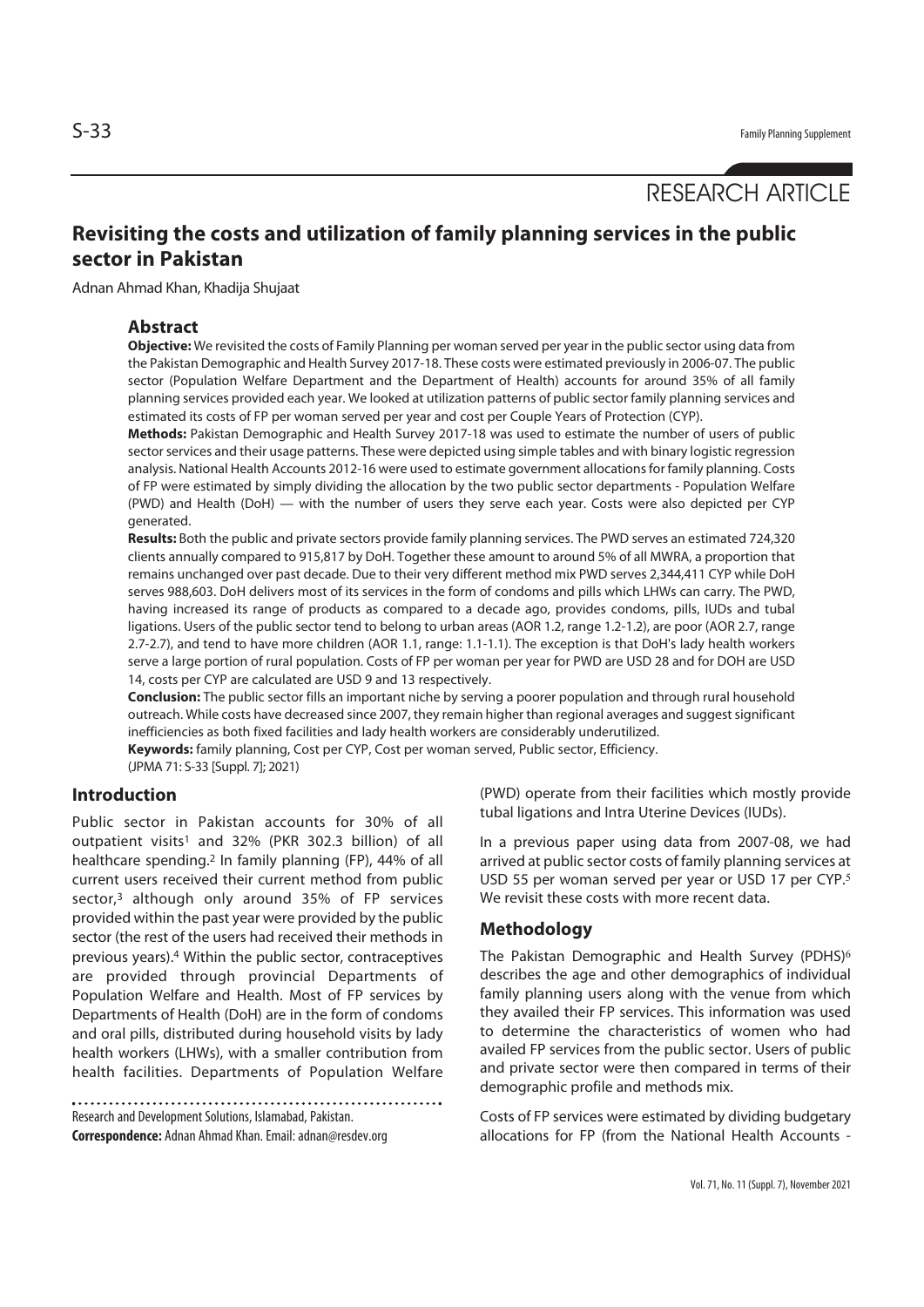NHA) by the number of FP users, and the CYPs generated, of the public sector, as estimated from the PDHS 2017-18.6

Allocations for FP services are inferred differently for the two government departments. The PWD mostly provides FP services, and claims that around a third of their visits are for FP, while the rest are general medical visits by women. Thus, we estimated their costs of FP services to be a third of the total allocation given to them, as per the NHA. This is the same assumption used in our previous analysis.

The costs per woman served per year through DoH are more complicated to compute due to lack of budgetary disaggregation between the lady health workers programme (LHWP) and facility-based services; and for the proportion of services that are for family planning. Estimates were developed using assumptions from previous analysis (2007-08) where 16% of total DoH funds were allocated to the LHWP and 84% to health facilities. Of the latter, 25% of the budget was spent on outpatient services, of which 15% were for FP services.<sup>5</sup> Thus 0.84\*0.25\*0.15=0.0315 or 3.15% of total health department spending was allocated for FP from facilities. Similarly, the LHWP Report 2009-10 suggests LHWs spend an average of 4.27 hours per week or 5.7% of their time on family planning. Thus, 0.16\*0.057=0.00912 or 0.91% of all DoH allocation was for FP through LHWP.

Allocations for FP in the public sector vary widely by the year (Table-1) and even more widely between provinces. For e.g., Balochistan had no allocations for PWD for 2015- 16. To account for this variation, costs were estimated using the average of the allocations for the 3 years succeeding 2010-11 when decision-making responsibilities were devolved to the provinces.

Number of users were estimated using the PDHS 2017-18. PDHS describes what proportion of users received their methods from the public sector. These were multiplied with population data from the census 2017 to arrive at the number of users of FP services. Total FP users was further adjusted by only including those women with tubal ligation (7%) or an IUD (5%) that had received the procedure in the 12 months prior to the PDHS 2017-18 to

estimate the number of women that avail any FP services in a given year.

Couple Years of Protection (CYP) were estimated by multiplying users for each contraceptive with the CYP unit conversion factors from Measure Evaluation website. For example, total users of tubal ligation were multiplied by 10 to arrive at estimated CYPs.

The cost of FP in public sector was calculated by dividing public sector costs on FP by each of the departments by the total number of women that avail FP, as well as by total number of CYPs generated:

The FP cost per woman per year is calculated as:

Total budget allocation

Total no.of women served with FP in past 12 months

The FP cost per CYP is calculated as:

Total budget allocation

Total no.of CYPs generated in past 12 months

#### **Results**

Of all women that availed FP services in the year prior to the PDHS 2017-18 (a proxy for services rendered each year), 35% did so from the public sector. Altogether 15% had availed services from PWD and 19% from the DoH (15% through LHWs and 4% from health facilities).

Users of public (DoH or PWD) and private sector (includes private facilities, NGO run facilities and self-procurement from shops etc.) were similar in terms of age, education, number of children, age at first birth, and births in past 5 years. While public and private sector are equally likely to serve rural areas, within the public sector, DoH (via its LHW) have more rural coverage than PWD (Table-2). Compared to users of the private sector, those who avail public sector facilities are older, have higher parity and had a visit by field workers in past 12 months (Table-3). A binary logistic regression model also confirms that public sector users are poorer and more likely from Sindh, Balochistan or Gilgit-Baltistan and had heard FP messaging on radio. They were more likely to be older,

| Table-1: Annual budget allocations for family planning. |  |
|---------------------------------------------------------|--|
|---------------------------------------------------------|--|

|            | 2005-06 | 2007-08 | 2009-10 | 2011-12 | 2013-14 | 2015-16 | <b>Average annual since 2012</b> |
|------------|---------|---------|---------|---------|---------|---------|----------------------------------|
| <b>PWD</b> | 6,400   | 3,967   | 2,325   | 6,582   | 11.456  | 968     | 6,335                            |
| DoH        | 721     | 218     | 372     | 749     | .207    | 1,663   | 1,206                            |
| Total      | 7121    | 4185    | 2697    | 7331    | 12,663  | 2,631   | 7.542                            |

All funds in million PKR.

Source: National Health Accounts[2 2016, Pakistan Demographic and Health Survey 2017-18.6

PWD: Population Welfare Department. DoH: Department of Health.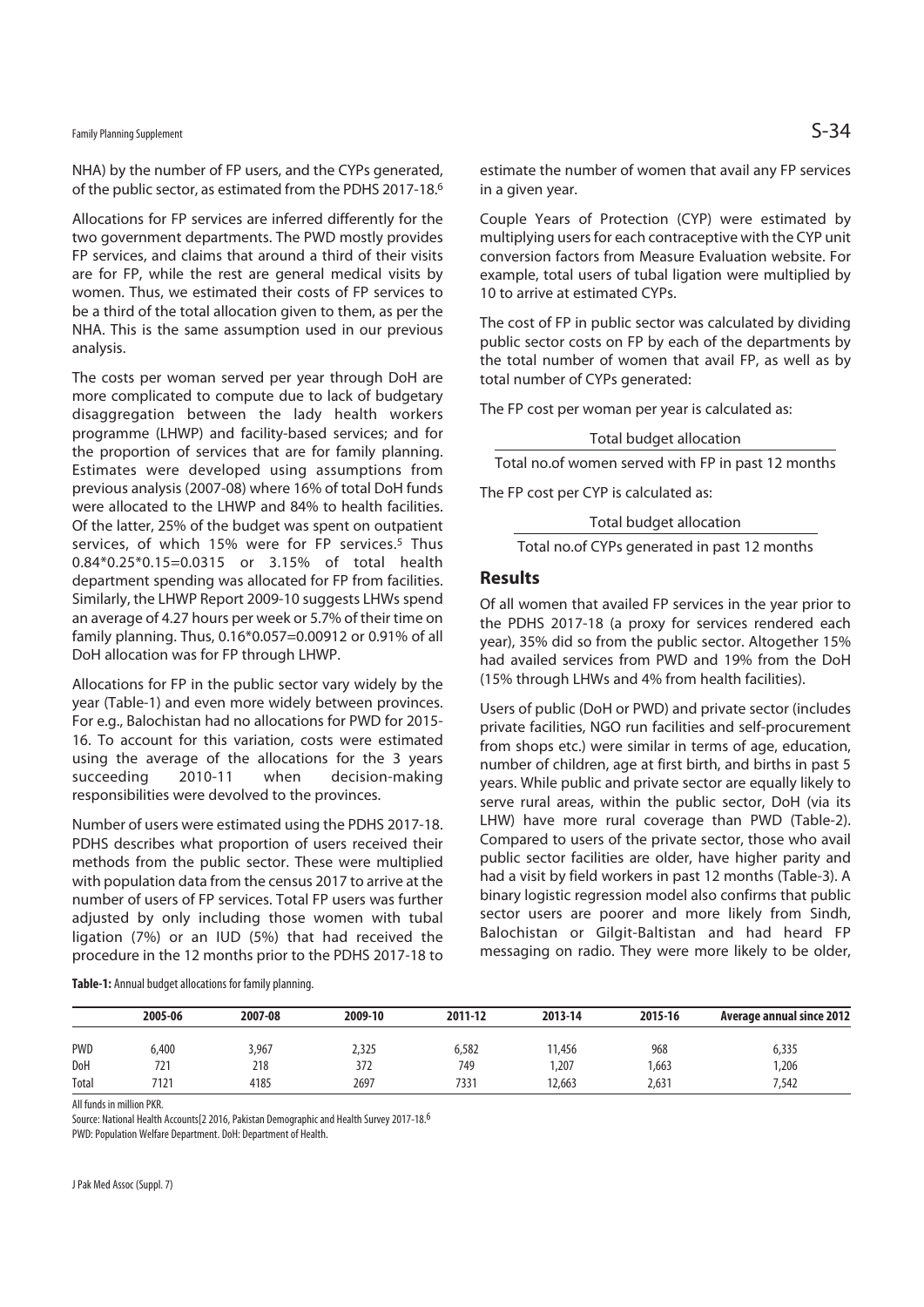**Table-2:** Profile of users of Public vs. Private and PWD vs. MOH Facilities.

| <b>Means</b>                            | <b>Public</b> | <b>Private</b> | p-value | <b>PWD</b> | DoH        | p-value |
|-----------------------------------------|---------------|----------------|---------|------------|------------|---------|
|                                         | 36            | 32             | < 0.01  | 36         | 34         | < 0.01  |
| Respondent's current age                |               |                |         |            |            |         |
| Highest year of education               |               | 4              | < 0.01  | 4          | 4          | < 0.01  |
| Number of living children               |               |                | < 0.01  |            |            | < 0.01  |
| Births in last five years               |               |                | < 0.01  |            |            | < 0.01  |
| Age of respondent at 1st birth          | 21            | 21             | < 0.01  | 20         | 21         | < 0.01  |
| <b>Percentages</b>                      | <b>Public</b> | <b>Private</b> | < 0.01  | <b>PWD</b> | <b>DoH</b> | < 0.01  |
| Urban                                   | 36            | 37             | < 0.01  | 36         | 23         | < 0.01  |
| Heard of FP on television in last month | 25            | 22             | < 0.01  | 26         | 14         | < 0.01  |
| <b>Wealth quintiles</b>                 |               |                |         |            |            |         |
| Poorest                                 | 17            | 18             | < 0.01  | 17         | 19         | < 0.01  |
| Poorer                                  | 21            | 20             | < 0.01  | 21         | 34         | < 0.01  |
| Middle                                  | 25            | 20             | < 0.01  | 24         | 31         | < 0.01  |
| Richer                                  | 20            | 21             | < 0.01  | 20         | 14         | < 0.01  |
| Richest                                 | 17            | 21             | < 0.01  | 17         | 01         | < 0.01  |

Source: Pakistan Demographic and Health Survey 2017-18.6

PWD: Population Welfare Department. MoH: Ministry of Health. DoH: Department of Health. FP: Family Planning.

**Table-3:** Factors Associated with the Use of Public (vs. Private) Sector.

|                                           | <b>Public sector</b> |                     |       |  |
|-------------------------------------------|----------------------|---------------------|-------|--|
|                                           | AOR                  | 95% C.I. for EXP(B) |       |  |
|                                           |                      | Lower               | Upper |  |
| <b>Region</b>                             |                      |                     |       |  |
| Sindh                                     | 2.10                 | 2.10                | 2.10  |  |
| <b>Baluchistan</b>                        | 1.70                 | 1.70                | 1.70  |  |
| Punjab                                    | 1.87                 | 1.87                | 1.87  |  |
| <b>KPK</b>                                | 0.95                 | 0.95                | 0.95  |  |
| Gilgit-Baltistan                          | 3.91                 | 3.90                | 3.91  |  |
| Urban                                     | 1.18                 | 1.18                | 1.18  |  |
| <b>Education in single years</b>          | 0.97                 | 0.97                | 0.97  |  |
| Sex of Household Head                     | 0.94                 | 0.94                | 0.94  |  |
| <b>Wealth index</b>                       |                      |                     |       |  |
| Poorest                                   | 2.74                 | 2.74                | 2.74  |  |
| Poorer                                    | 2.30                 | 2.30                | 2.30  |  |
| Middle                                    | 1.89                 | 1.89                | 1.89  |  |
| Richer                                    | 1.36                 | 1.36                | 1.36  |  |
| Births in last 5 years                    | 0.84                 | 0.84                | 0.84  |  |
| Age of respondent at first birth          | 0.99                 | 0.99                | 0.99  |  |
| No. of living children                    | 1.12                 | 1.12                | 1.12  |  |
| Heard FP on radio                         | 1.35                 | 1.35                | 1.35  |  |
| Heard FP on TV                            | 0.98                 | 0.98                | 0.98  |  |
| Heard FP by text                          | 0.30                 | 0.30                | 0.30  |  |
| Visited by field worker in past 12 months | 2.15                 | 2.15                | 2.15  |  |
| Visited health facility in past 12 months | 0.90                 | 0.90                | 0.90  |  |
| Worked after marriage                     | 0.75                 | 0.75                | 0.75  |  |
| Constant                                  | .271                 |                     |       |  |

Source: Pakistan Demographic and Health Survey 2017-18.6

FP: Family Planning. TV: Television.

and less likely to have had recent birth (AOR: 0.8, p < 0.05), to have received texts about FP (AOR: 0.3,  $p$  < 0.05), or to have worked after marriage (AOR: 0.7, p < 0.05).

#### **Method mix**

We compared the method mix for public sector and private users from service source data in PDHS 2017-18. Male condoms (36%) were the most served method closely followed by injections (31%). Condoms account for 54% of all clients of DoH through their lady health

**Table-4:** Family Planning Method Mix PDHS 2017-18 (%).

| Method mix (percentages) PWD DoH |    |          | p-value Public Private |    |    | p-value |
|----------------------------------|----|----------|------------------------|----|----|---------|
|                                  |    |          |                        |    |    |         |
| Pill                             | 5  | 18       | < 0.01                 | 13 | 10 | < 0.01  |
| <b>IUD</b>                       | 15 | ξ        | < 0.01                 | 8  | 2  | < 0.01  |
| <b>Injections</b>                | 40 | 24       | < 0.01                 | 31 | 9  | < 0.01  |
| Male condom                      | 13 | 54       | < 0.01                 | 36 | 75 | < 0.01  |
| <b>Tubal ligation</b>            | 19 | $\theta$ | < 0.01                 | 8  | 3  | < 0.01  |
| Implants/Norplant                | 8  |          | < 0.01                 | 4  | 0  | < 0.01  |

Source: Pakistan Demographic and Health Survey 2017-18.6

PWD: Population Welfare Department. DoH: Department of Health. IUD: Intra Uterine Device.

workers, while the PWD serves more clients with injections (40%), and tubal ligations (19%). On the other hand, private sector users mostly (85%) buy short term methods such as condoms and pills.

The services provided by the PWDs have varied more than that of DoH between PDHS 2017-18 and PDHS 2012-13.6,7 Tubal ligation, a previous mainstay, has fallen considerably while injections, condoms and implants have increased significantly. By contrast, the method mix from DoH remains stable except a slight rise in provision of condoms.

#### **Costs of family planning**

An estimated 724,320 women were served with 2.344 million CYP through the PWDs. Average allocation for the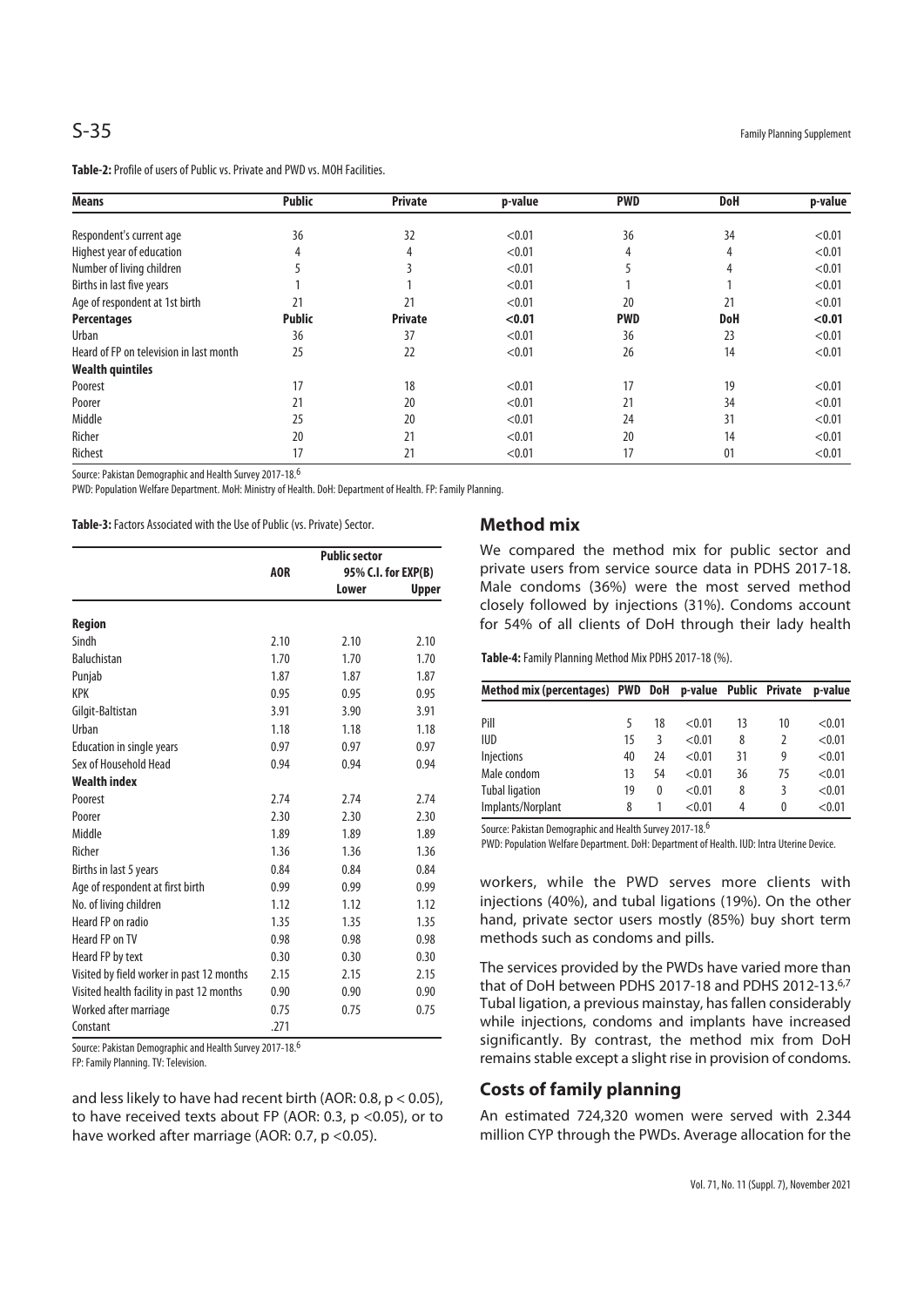

**Source: PDHS 2013 and 2018.**6,7

**IUCDs: Intra Uterine Contraceptive Device. PWD: Population Welfare Department. DoH: Department of Health.** 

**Figure:** Change in method mix served by the public sector.

**Table-5:** Cost of Family Planning per woman per year and Costs of Family Planning per Couple Years of Protection (CYP).

|                            | <b>PWD</b> | <b>DoH</b>    |
|----------------------------|------------|---------------|
| <b>Users</b>               | 724,320    | 915,817       |
| <b>CYP</b>                 | 2,344,411  | 988,603       |
|                            | PKR (USD)  | PKR (USD)     |
| Budget (in million)        | 6,335(61)  | 1,206(11.6)   |
| FP allocation (in million) | 2,112(20)  | 1,317 (12.66) |
| Cost per user 2017         | 2,916 (28) | 1,438 (13.82) |
| Cost per CYP 2017          | 901 (8.66) | 1,332 (12.80) |

Source: National Health Accounts 2016,[2, Pakistan Demographic and Health Survey 2017-18.3 PWD: Population Welfare Department. DoH: Department of Health. CYP: Couple Years of Protection.

post-2011 period for the PWD was PKR 6,335 million (USD 61 million) per year; however, since PWD estimates that only around a third of the clients served in their clinics are for FP, this allocation was re-adjusted to PKR 2,112 million (USD 20 million). Applying these allocations to users and CYP, the costs of FP come to PKR 2916 (USD 28) per user served and PKR 901 (USD 8.66) per CYP. This compares to (inflation adjusted) USD 84 per user and USD 20 per CYP from the 2007 assessment.5

Similarly, DoH has served 915,817 users with 988.603 CYP — mostly via short term methods distributed by the LHWs — for an allocation of PKR 1,206 million (USD 11.6 million) per year. This translates into costs of PKR 1,438 (USD13.82) per user and PKR 1,332 (USD 12.80) per CYP. This is compared to inflation adjusted USD 28 per user and USD 21 per CYP from 2007.

#### **Discussion**

The public sector serves around a third of all family

planning clients each year. It remains an important source of FP services to the poorest due to lower out of pocket costs to clients and better coverage in rural areas through the LHWs. The average public sector FP user is rural, poor, and has more than 4 children. Within the public sector, DoH has higher coverage through the LHWs and provides a combination of short to medium-term contraceptive methods (condoms, pills and injections). The PWDs on the other hand serve with longer-term reversible contraceptive methods such as injections, IUDs and implants plus tubal ligations; although the number of tubal ligations has fallen significantly in the past 5 years.

The overall utilization of the public sector remains sparse and has changed very little since 2006. e.g., the average utilization of a PWD facility would be around 226 clients a year or less than a client a day. Similarly, LHWs - who serve nearly half of the clients served by the public sector each year — on average serve fewer than 10 clients each year per LHW, or around 4% of all eligible women in their own catchment areas. These suggest that the use of these services is passive. There is little promotion of FP by any of the government departments. Low utilization in conjunction with fixed costs explains why unit costs are so much higher than regional averages.

Allocation of funds to FP has been inconsistent and suggests that, despite strong claims and commitments, family planning has low priority for the government. This is exemplified by the lack of change in public sector funding in the aftermath of Pakistan's well publicized commitment at the FP2020 conference in London in 2012. Also, some provinces had no allocations at all for some years. It is unclear how these departments operated in those years. This diminished funding, rather than